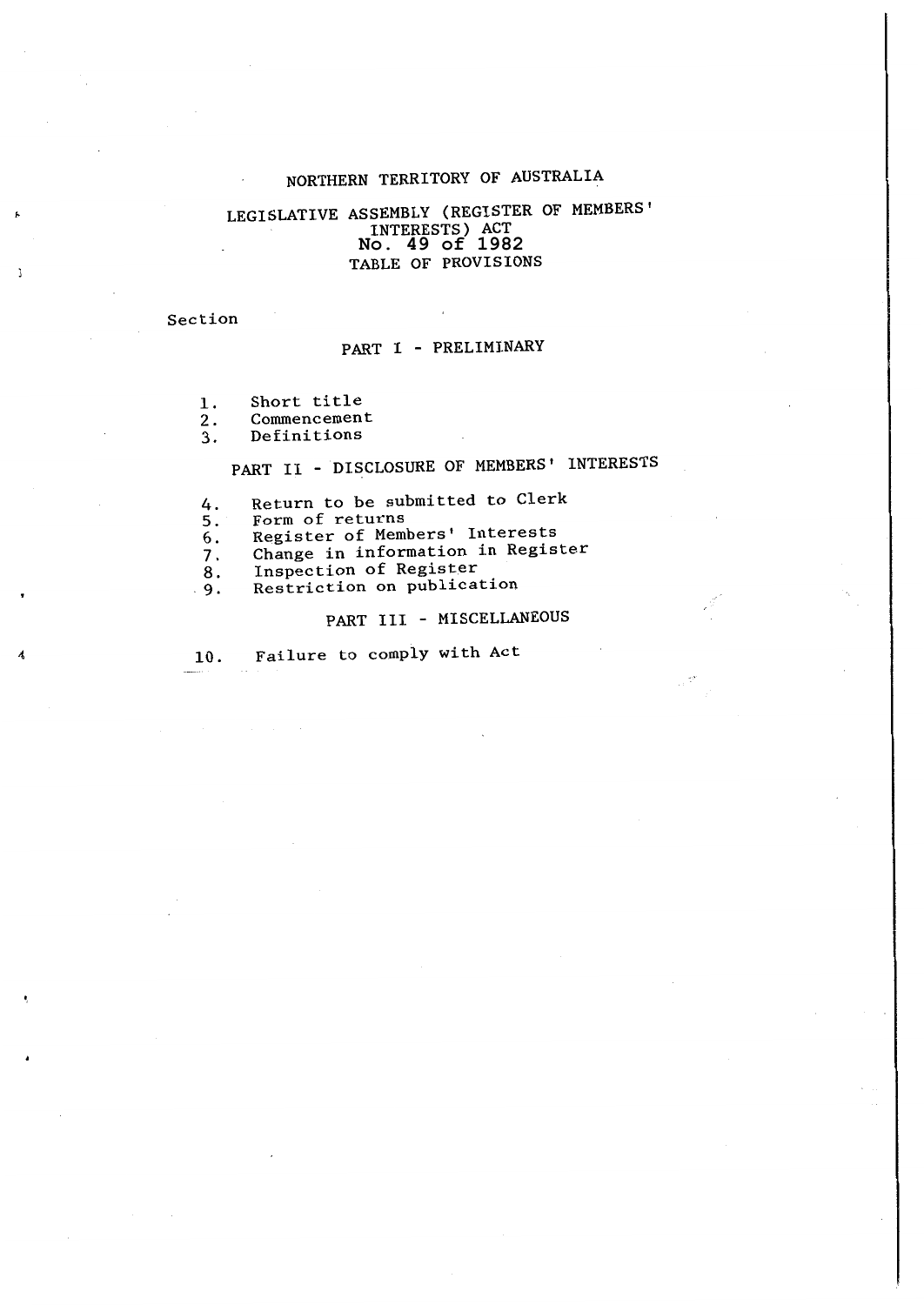

# **NORTHERN TERRITORY OF AUSTRALIA**

**No. 49 of 1982**

# **AN ACT**

**[***Assented to 22 July 1982***]** Relating to the establishment and maintenance of <sup>a</sup> register of -interests of members of the Legislative Assembly, and for related purposes

BE it enacted by the Legislative Assembly of the Northern Territory of Australia, with the assent as provided by the *Northern Territory (Se/f~Government) Act* 1978 of the Commonwealth, as follows:

#### PART I - PRELIMINARY

1. SHORT TITLE

This Act may be cited as the *Legislative Assemblg (Register of Members' Interests) Act 1982.* 

#### 2. COMMENCEMENT

This Act shall come into operation on a date to be fixed by the Administrator by notice in the *Gazette.* 

3. DEFINITIONS

In this Act, unless the contrary intention appears - "Assembly" means the Legislative Assembly; "Clerk" means the Clerk of the Assembly;

"family", in relation to a member, means -

- (a) the spouse of that member; and
- (b) the children of that member who are wholly or mainly dependent on him for support;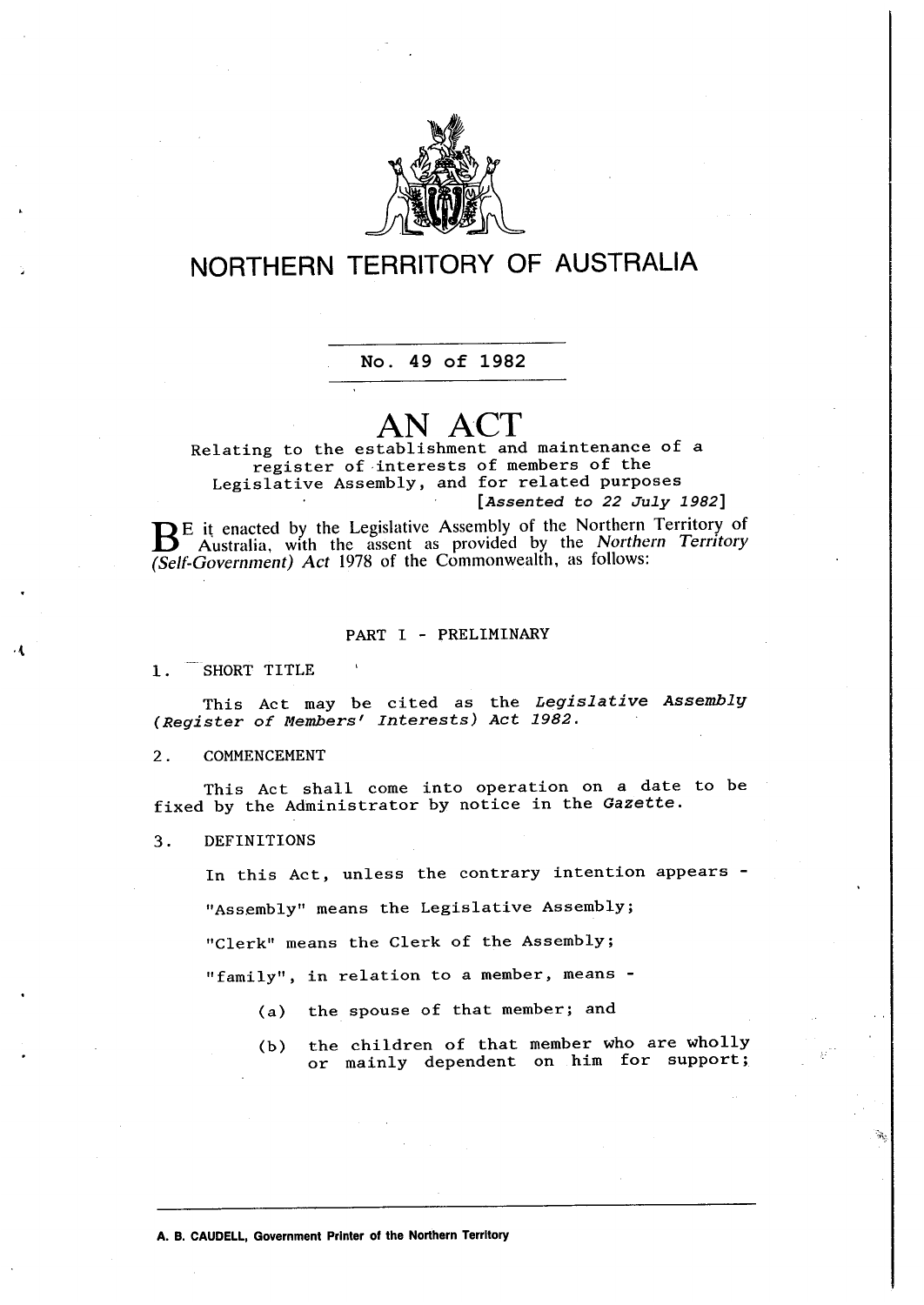"financial benefit" means -

(a) the remuneration, fee or other pecuniary sum exceeding \$500 received by a member in respect of a contract of service entered into, or paid office held, by him; and

 $\mathcal{L}$ 

 $\mathfrak{c}$ 

(b) the total of all remuneration, fees or other pecuniary sums received by a member in respect of any trade, profession or vocation engaged in by the member where the total exceeds \$500,

other than remuneration received by the member under the *Remuneration Tribunal Act;* 

"income source" means -

- (a) a person or body of persons with whom a member entered into a contract of service or held a paid office; or
- (b) *a* trade, profession or vocation engaged in by *a* member;

"member" means *a* member of the Assembly;

- "Register" means the Register of Members' Interests established under section 6;
- "return" means *a* return in *a* form approved in accordance with section 5;
- "return period" means the period of time between the making of successive returns;
- "spouse", in relation to *a* member, means *a* person, whether or not legally married to the member, who is living with the member as his or her spouse on *a* permanent and bona fide domestic basis.

PART II - DISCLOSURE OF MEMBERS' INTERESTS

4. RETURN TO BE SUBMITTED TO CLERK

(1) Subject to this section, *a* member shall, within 90 days after 30 June in each year, submit to the Clerk a return.

(2) A person who is a member on the date of commencement of this Act shall, on or before the date determined by the Speaker, submit to the Clerk a return.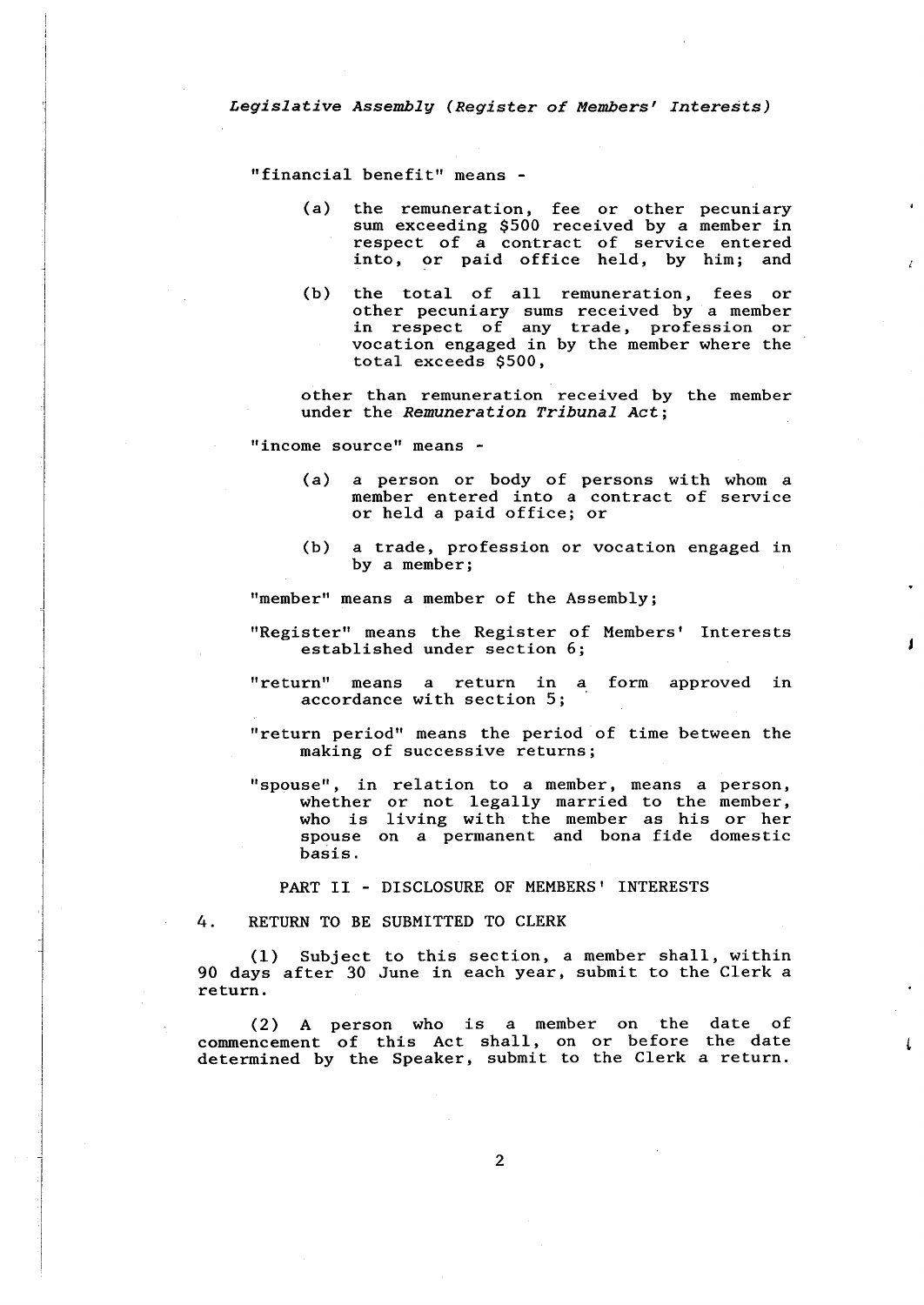(3) A person who is elected as a member shall, within 60 days after making and subscribing the oaths or affirmations as required by section 13 of the *Northern Territory (Self-Government) Act* 1978 of the Commonwealth, submit to the Clerk a return.

### 5. FORM OF RETURNS

(1) shall be contain - A return required by this Part to be submitted in a form approved by the Speaker and shall

- (a) the name and description of each company, partnership, association or other body in which the member holds or held during the return period, a beneficial interest;
- (b) a concise description of each trust in which the member or his family holds or held during the return period, a beneficial interest;
- (c) the address and description.of all land in which the member has a beneficial interest;
- (d) the name of each company or other body in which the member holds or held during the return period, an office of any kind;
- (e) any other substantial interest of the member or of his family of which the member has knowledge, whether of a pecuniary nature or otherwise, and which the member considers might appear to raise a conflict between his private interest and his public duty as a member;
	- (f) in the case of a return of a member pursuant to section  $4(1)$  -
		- (i) where the member receives or is entitled to receive a financial benefit during any part of the return period - a statement of the income source of the financial benefit:
		- $(ii)$ the source of all significant contributions made in cash or otherwise (other than a<br>contribution by the Territory or a contribution by the Territory or a statutory authority of the Territory) to any travel beyond the limits of the Territory undertaken by the member during the return period; and
		- (iii) particulars of all gifts of or above, or **in**  total of or above, the amount or value of \$500 received by the member during the return period from a person other than a person related to the member or his spouse; and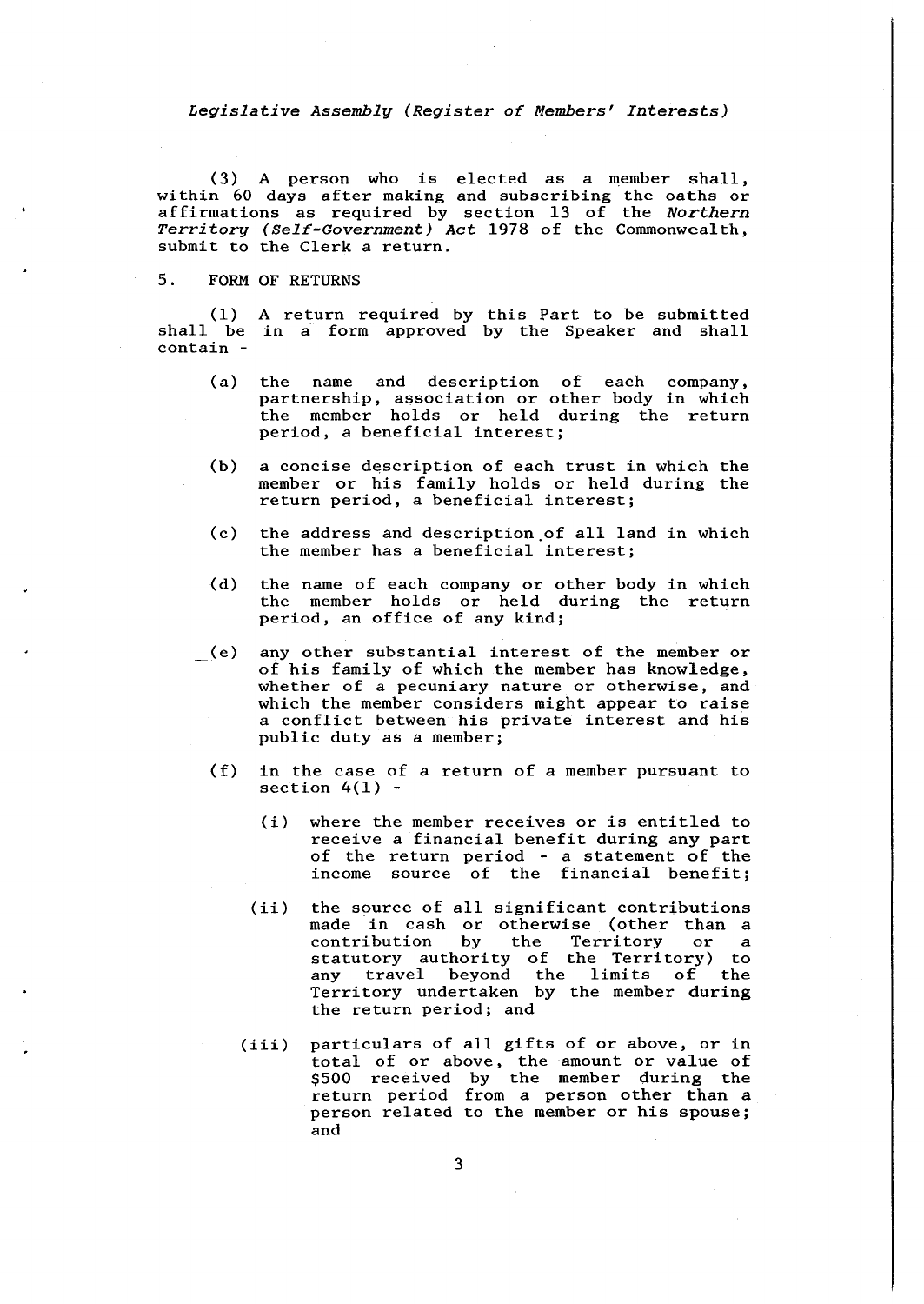(g) in the case of a return of a member pursuant to section  $4(2)$  or  $(3)$  - a statement of all income sources that the member has or expects to have in the period commencing on the date of the return until 30 June next following.

(2) Nothing in this section shall require a member to disclose the amount of a financial benefit entered in the Register in relation to the member or a member of his family.

#### 6. REGISTER OF MEMBERS' INTERESTS

(1) The Clerk shall maintain a Register of Members' Interests and shall cause to be entered therein, as soon as practicable after he receives it, all information submitted to him pursuant to section 4.

(2) The Register shall be in a form approved by the Speaker and may consist of the returns submitted pursuant to section 4.

#### 7. CHANGE IN INFORMATION IN REGISTER

 $(1)$  Subject to sub-section  $(2)$ , a member shall, within 60 days of any change occurring in relation to information in respect of himself or his family contained in the Register, notify the Clerk of such change and supply the Clerk with such detail as the Clerk requires to enable the Register to be amended in accordance with sub-section (3).

(2) Sub-section (1) shall not require a member to notify the Clerk of any change in information contained in the Register which occurs after 1 April in each year.

( 3) Where the Clerk is notified in pursuance of sub-section (1), he shall amend the Register accordingly.

#### 8. INSPECTION OF REGISTER

(1) A person may, during the normal business hours of the office of the Clerk, inspect the entries made in the Register in relation to a particular member and his family on providing to the Clerk the person's name and address.

(2) The Clerk shall cause to be recorded in the Register, in such manner as he thinks fit but so that the information is readily available to any other person who later inspects the relevant entries, the name and address of each person who has inspected those entries and the date on which the inspection was made.